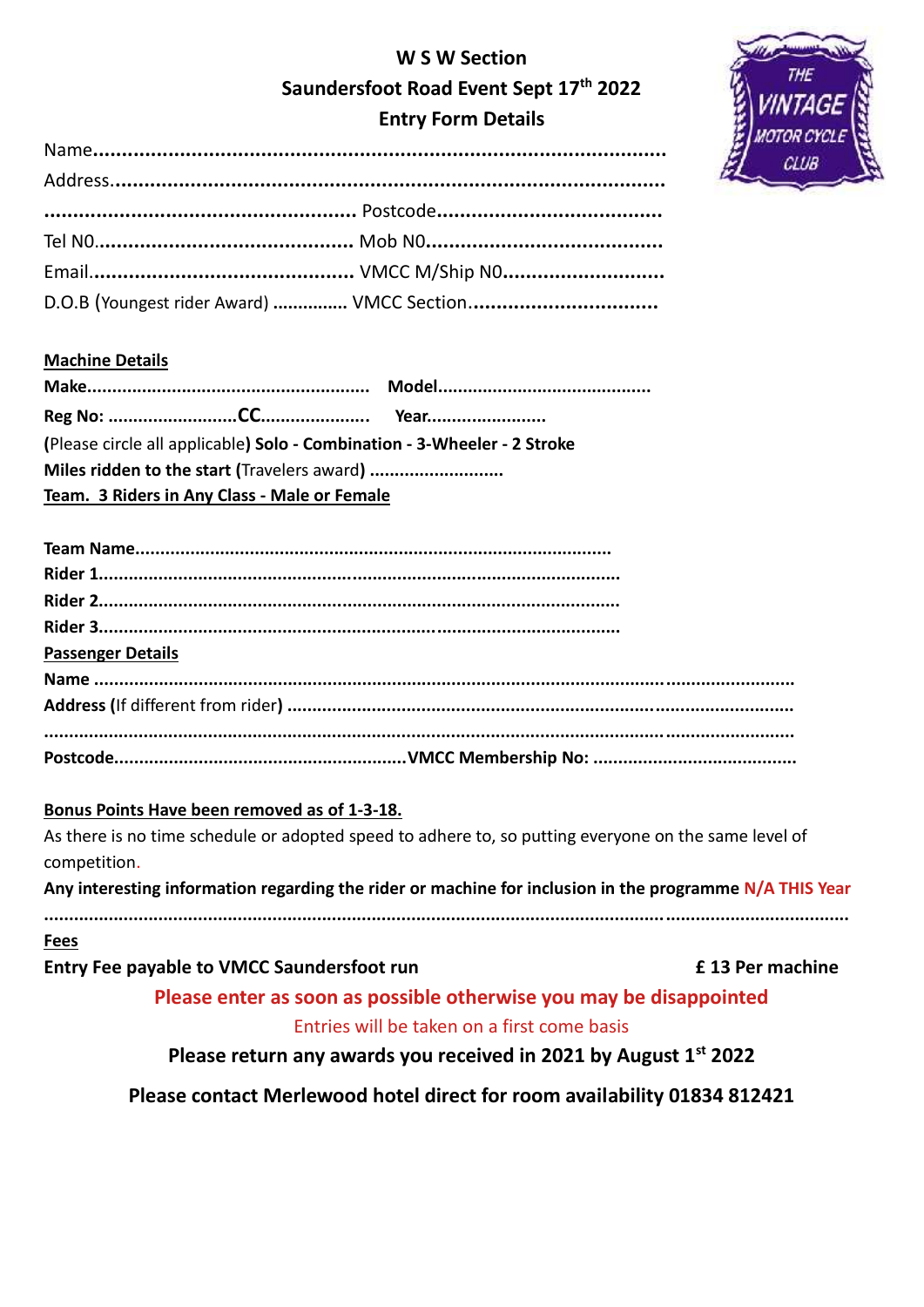# **2022 Saundersfoot**

## **Based @ Coppet Hall Beach Centre Nr S/Foot on Coast Rd to Wisemans Bridge.**

There will be a designated lunch stop of 1 hour & NO pre booked lunch, but the venue will be aware that we are coming, or if you wish bring a sand which with you or take pot luck at said stop.

- **There is no official Saturday night dinner this year but a get together on Friday & Sat nights at the Merlewood hotel you may want to arrange with friends & order a bar meal.**
- **No Marshalls will be present on route; entrants will carry a timecard with their start time & Number on it. There will be no official breakdown on route but help may be given if needed.**
- **YOU WILL NEED A WATCH/CLOCK & PEN. Alterations or messy cards will not be accepted for results.**
- **Location of checkpoints & what to look for will be indicated on your route card between certain junctions.**
- **Machines may start in order of entry, or otherwise by year system.**

#### **Declaration**

**I/We, the undersigned apply to enter the event described above and in consideration thereof: -**

**1.I/we hereby declare that I/we have had the opportunity to read, and that I/we understand the Regulations and such Supplementary Regulations as have or may be issued for the event, and agree to be bound by them.**

**2.I/we further declare that I am/We are physically and mentally fit to take part in the event and are competent to do so.**

**3.I/we confirm that I/we understand the nature and type of event and the risk inherent when entering and agree to accept the same notwithstanding that such risks may involve negligence on the part of the organisers/officials**

**4.I/we further agree that I/we shall not seek to claim against the Vintage Motor Cycle Club Ltd, or the W S W Section thereof, the organisers nor their officials, the landowners, the promoter or the individual connected with the event in respect of any damage to my/our property howsoever caused, and whether by the negligence or breach of statutory duty of the said bodies and persons. 5. I/we further agree that the machine which I/we enter and participate on shall be suitable and proper for its purpose, shall be as required by the Road Traffic Act or equivalent legislation and that it will comply with the regulations in respect thereof, and is described above.**

**6. I/we understand and agree that I/am/we are required to register my/our arrival by signing-on at the designated area**

## **Rider:**

I am/I am not under 18 years of age (*delete as applicable*). If under 18 state date of birth.............................

Entrants signature.................................................................Date.................................................

## **Passenger**

I am/I am not under 18 years of age (delete as applicable). If under 18 state date of birth.........................

Passenger's signature (if applicable) .......................................Date................................................. For each rider & passenger who is under 18 years of age this form must be accompanied by a fully completed Parental Agreement form (available from the organisers) or an annual Parental agreement card. Sorry, no entries will not be taken on the day & **ENTRIES WILL CLOSE ON** September 8th 2022

# **Please send fully completed forms & correct Fee To**

**Quaerina Chorley, Glyncoch, Tanglwst, Newcastle-Emlyn, Carm's SA38 9NJ All other enquiries please Tel Section chairman Chris Thomas 07974 373987 Friday social run & Sunday morning concours will also be taking place**